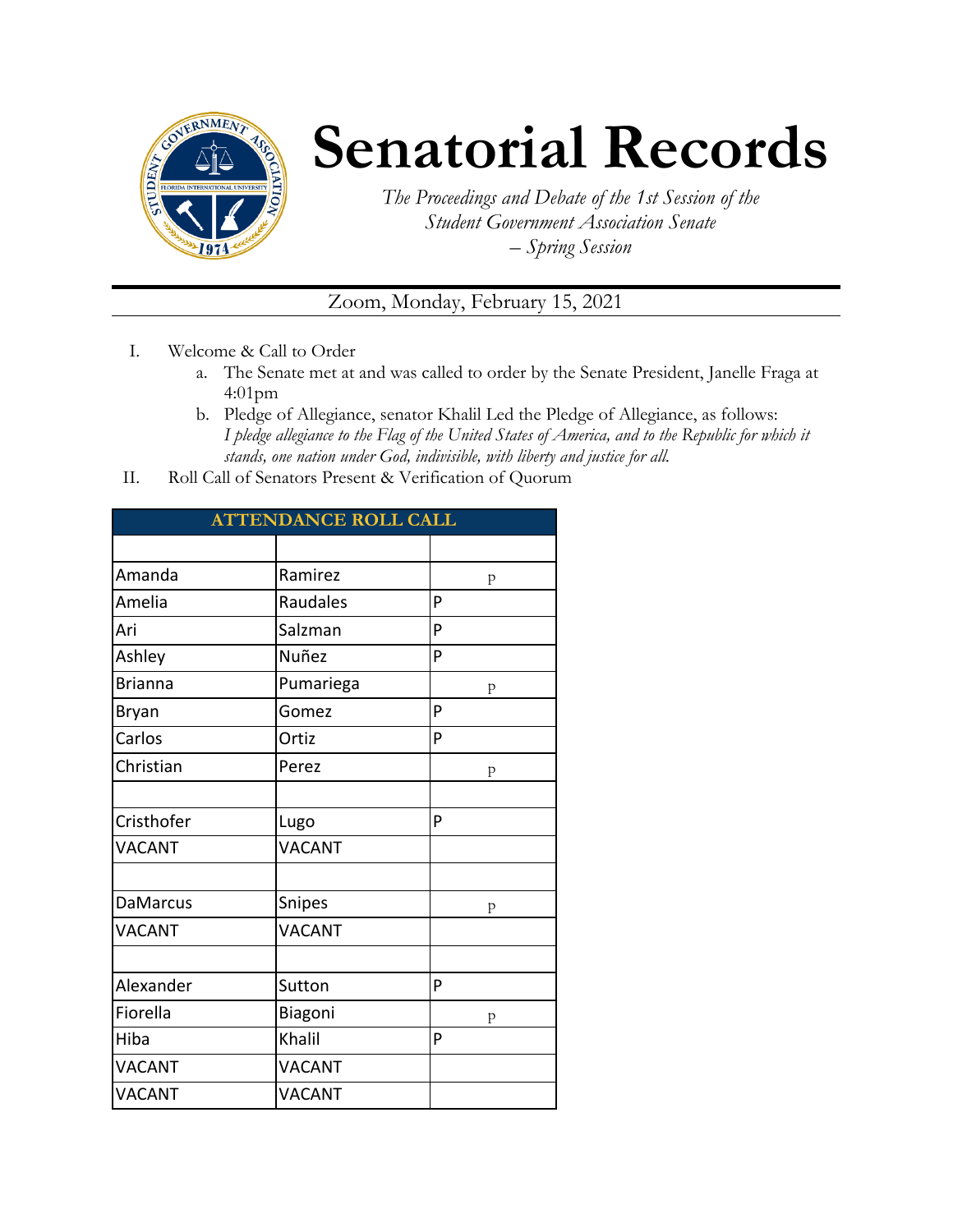| James                 | Magee         | P                  |
|-----------------------|---------------|--------------------|
| Janelle               | Fraga         | P                  |
| Jocelyn               | Correa        | p                  |
| Jordan Morejon        | Castelli      | A                  |
| Julio                 | <b>Burgos</b> | P                  |
| Kamila                | Fernandez     | ${\bf p}$          |
| Karla Sofia           | Perez         | p                  |
|                       |               |                    |
| Kristina              | Kuhdiakova    | P                  |
| <b>VACANT</b>         | <b>VACANT</b> |                    |
| <b>Nicholas</b>       | Velazquez     |                    |
| <b>Nicholas</b>       | Pastrana      | P                  |
| Nitya                 | Ramalingam    | P                  |
| Rafael                | Vasquez       | P                  |
| Salma                 | Atassi        | P                  |
| Sandro                | Alvarez       | P                  |
| Sergio                | Reyes         | a                  |
| Shahnawaz             | Rafi          | $\mathbf{P}$       |
| #REF!                 | $\#REF!$      | #REF!              |
| <b>SENATE SEATS</b>   | 37            |                    |
| <b>VACANT SEATS</b>   | 8             | <b>QUORUM</b>      |
| <b>SENATORS</b>       |               | <b>ESTABLISHED</b> |
| <b>PRESENT</b>        | 29            |                    |
| <b>AMT FOR QUORUM</b> | 15            |                    |

III. Approval of the Minutes from February 8, 2021

- a. senator sutton moves to approve the agenda from february 8th, senator ortiz seconds, motion passes
- IV. Adoption of the Agenda
	- a. senator salzman moves to adopt todays agenda, senator sutton seconds, motion passes
- V. Invited Speakers
	- a. Dr. Kenneth Jessell Senior Vice President and Chief Financial Officer
- VI. Committee Reports
	- a. Appropriations Committee
		- i. we will be meeting on thursdays at 1pm
		- ii. senator velazquez is our vice chair!
		- iii. an invitation was sent to comptroller Rubido as well to discuss budgets
		- iv. If you have any questions, please contact sgafinance@fiu.edu
	- b. Committee on Rules and Administration
		- i. meetings are on mondays from 2:30-3:30pm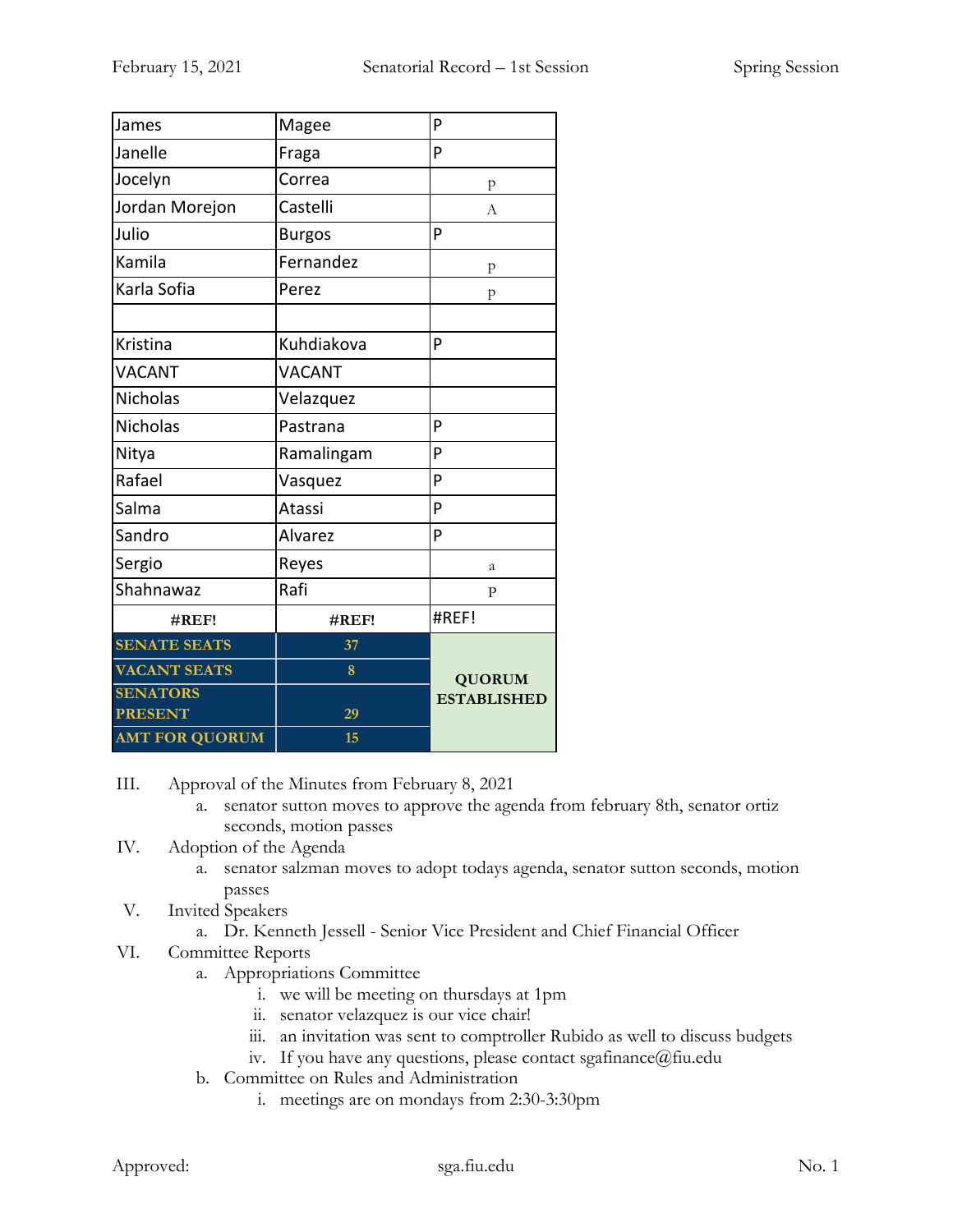- ii. If you have any questions, please contact sgarules  $@$  fiu.edu
- c. University Sustainability and Innovation Committee
	- i. meeting times will be after senate
	- ii. If you have any questions, please contact
- d. Student Health and Well-being Committee
	- i. meetings will be on mondays at 3:20 before senate
	- ii. we have begun brainstorming possible legislation
	- iii. Senator Pumariega is our new vice chair!
	- iv. If you have any questions, please contact
- e. Student Life and Academic Concerns Committee
	- i. meetings will be wednesdays at 3-4pm
	- ii. Christofer Lugo is our new vice chair!
	- iii. If you have any questions, please contact sgaadvocacy@fiu.edu
- f. Graduate and Professional Students Committee
	- i. finished abstract rubric, extended dealing for 2nd round of abstracts to february 17th
	- ii. finished purchase request for charger cables to give away during GSAW
	- iii. finishing meet your dean event preperations as well as gradskeller preparations
	- iv. If you have any questions, please contact GPSCchair@fiu.edu
- VII. Executive Board Reports
	- a. Senate President Fraga
		- i. Interviews for vacancies are currently being conducted!
		- ii. If you have any questions, please email sgasenatep@fiu.edu
	- a. Senate President Pro Tempore Gomez
		- i. budgets are continuing this week with deliberations!
		- ii. our next meeting is on wednesday, we highly encourage everyone to attend!
		- iii. i would like to ask the senate for a 5-10 minute discussion on how senate president Fraga and i can help you all write legislation
		- i. If you have any questions, please email sgaprotemp@fiu.edu
	- b. Floor Leader Giacomo Natteri
		- i. reminder that everyone should have submitted their office hours
		- ii. i am also here for anyone who needs help writing legislation
		- iii. If you have any questions, please email sgafloor $@$ fiu.edu
	- c. President Valdes
		- i. echoing the sentiments of senate president pro temp Gomez, budgets are going on and it would be great for everyone to witness and learn!
		- ii. women empowerment session will be next thursday
		- iii. If you have any questions, please email sgapres $@$ fiu.edu
	- d. Vice President Ibarria
		- i. february 23rd 11am-2pm is SGA study break
			- 1. chief of staff sent a doodle for attendance
		- ii. if you have any questions, please email sgavp $@$ fiu.edu
	- e. Comptroller Rubido
		- i. If you have any questions, please email sgacomptroll@fiu.edu
	- f. Executive Administrator Vale
		- i. met with teresa shuster and discussed events going on in SGA
			- 1. ill be meeting with her again soon to promote sga initiatives